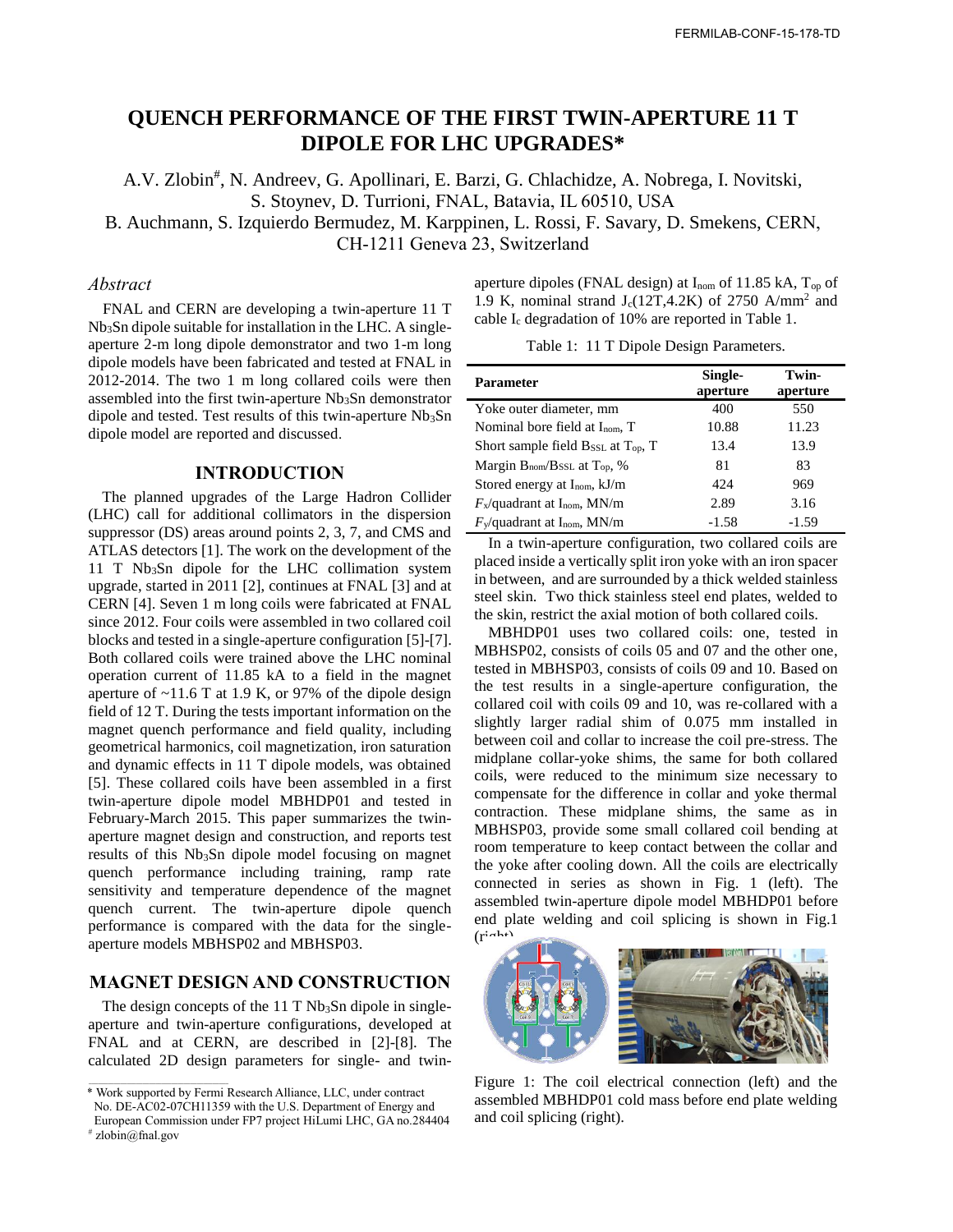To detect and localize quenches all four coils were instrumented with voltage taps. The typical coil voltage tap scheme in a two-layer 11 T dipole is shown in Fig. 2.



Figure 2: Voltage tap scheme in an 11 T dipole coil.

#### **MBHDP01 QUENCH PERFORMANCE**

Twin-aperture dipole model MBHDP01 was tested at FNAL Vertical Magnet Test Facility in February-March 2015. Test results for both collared coils in a singleaperture configuration were reported in [3], [5], [6]. In a single-aperture configuration both collared coils were trained to the same magnetic field in the aperture of 11.6 T at 1.9 K. In MBHSP02 this field level was reached at 12.58 kA and in MBHSP03 at 12.12 kA. It was also found that due to large degradation, MBHSP02 reached its conductor limit whereas MBHSP03 did not. Since the two collared coils are connected in series in a twin-aperture configuration, it was expected that MBHDP01 would be limited by MBHSP02 collared coil with coils 05 and 07.

Thus the main objectives of this test were: a) observation and comparison of collared coil performance in single- and twin-aperture configurations; b) observation of the effect of coils 09 and 10 disassembly and re-collaring with higher pre-stress and the effect of smaller bending of coils 05 and 07 on magnet training and conductor degradation.



Figure 3: Quench current training of twin-aperture MBHDP01.

MBHDP01 training was performed at 1.9 K in superfluid helium with a current ramp rate of 20 A/s. The magnet quench currents vs. quench number are plotted in Fig. 3. The quenches were detected practically in all four coils which is not surprising due to implemented change of the mechanical stress in both collared coils. The first lowcurrent quenches and the quenches at the current plateau occurred in the inner-layer blocks next to pole of coil 07 (the same coil and location as in single-aperture MBHSP02). Half of all quenches was detected in the innerlayer pole blocks of coil 10 and only two in the inner-layer pole blocks of coil 09.

The training curve has two regions one with fast and one with slow training rate. Slow training at currents above 11 kA is likely due to epoxy cracking between the inner-layer pole blocks and coil pole turns caused by high Lorentz force and the conservative coil pre-stress in this model. As a results of slow training MBHDP01 reached its current plateau after ~30 quenches.

The values of the maximum bore field in MBHDP01 during magnet training are shown in Fig. 4. For comparison MBHSP03 and MBHSP02 bore field training data at 4.5 and 1.9 K are also plotted in Fig. 4. The data at 4.5 K are represented with dark markers and the data at 1.9 K with light markers. The magnet bore field for twin-aperture MBHDP01 was calculated using the values of quench current and calculated 3D transfer function. The magnet bore field for single-aperture MBHSP02 and MBHSP03 was calculated using the values of quench current and measured magnet transfer functions [5]. The first quench in twin-aperture MBHDP01 occurred practically at the same level of  $\sim$ 9 T bore field as in single-aperture MBHSP02 and MBHSP03. MBHDP01 reached the maximum bore field of 11.5 T at the current of 12.1 kA which is only 0.1 T lower than in the single-aperture models. This difference may slightly change when using the measured MBHDP01 transfer function as in the case of MBHSP02 and MBHSP03 [3], [5].



Figure 4: Magnet training comparison for twin-aperture MBHDP01 and single-aperture MBHSP02 and MBHSP03.

Fig. 5 shows the holding time to quench vs. current measured in MBHDP01 at 1.9 K and 4.5 K after magnet training. This effect was observed in MBHSP02 [6]; no spontaneous quenches were detected in MBHSP03 after ~30 minutes at steady current. As can be seen, there is a good correlation between single-aperture MBHSP02 and twin-aperture MBHDP01 at both temperatures. At 4.5 K one can even notice some improvement of magnet stability